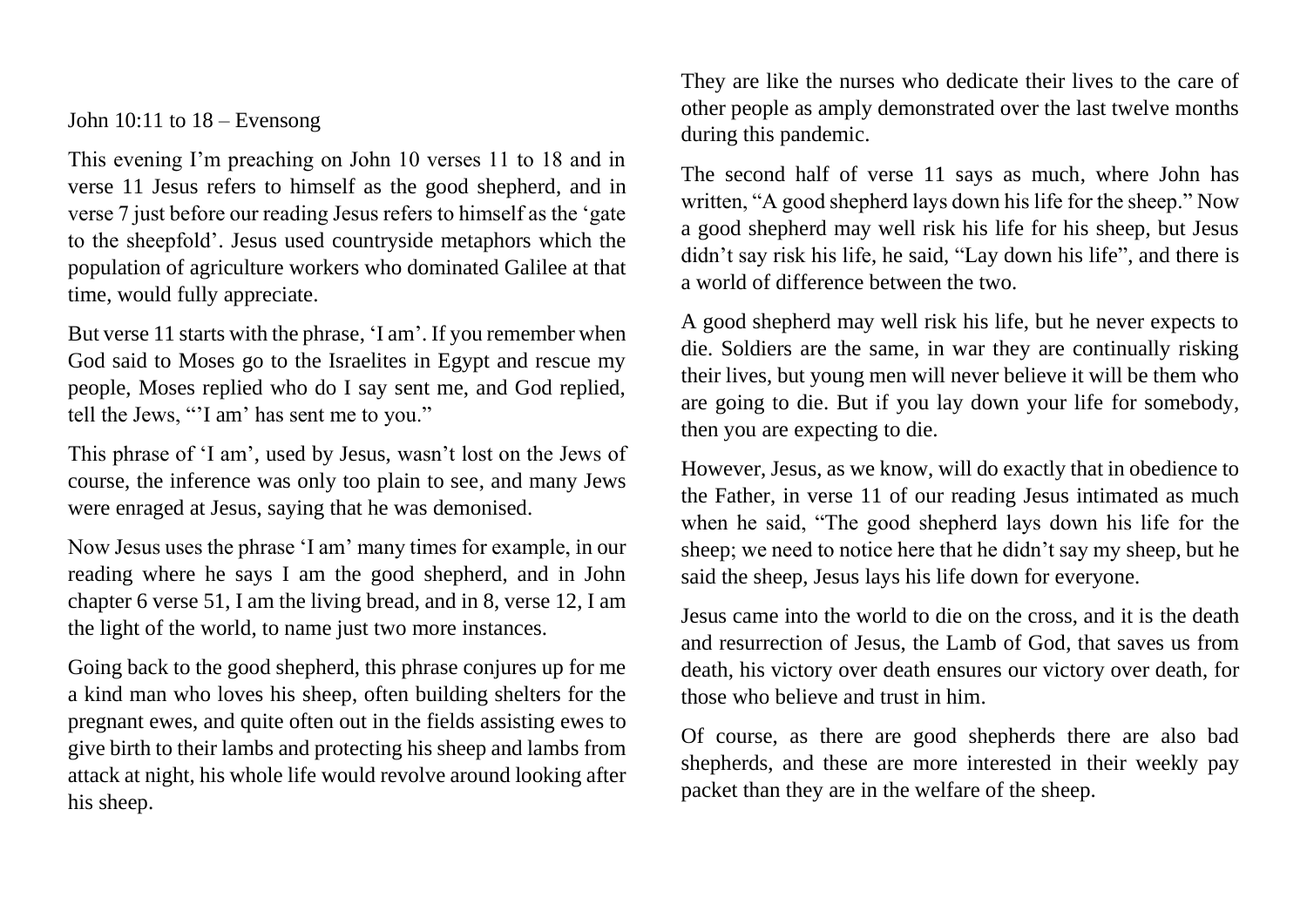And when problems arise, they are never there when they are needed. Such people are unreliable because they only pay lip service to the task, and as Jesus says, allows the sheep to be snatched by wolfs.

There is a lesson here for us as a Christian; Christ wants more than lip service from us he wants our bodies, hearts, and minds. The reason is simple; Christ calls us in many ways both great and small to proclaim in word or deed the Good News of salvation, but if we run away from that task, we are putting other people's future lives at risk, as Christians we are to pass on the good news to those who haven't heard it or who haven't understood it.

But Jesus in verse 14 reiterates that he is the good shepherd, and he adds, I know my own and my own know me.

In ancient Israel, a sheepfold wouldn't necessarily be for the shepherd's own sheep, it may be a secure place where anyone who has sheep may put them in for safety, so there could easily be several flocks of sheep all mixed up in the one sheepfold.

Now when the shepherd came to take his sheep out, he would stand outside the gate and call them and only his sheep would come out.

Jill and I took our children to a sheep auction in Wensleydale many years ago. The auction was full of sheep dogs. The sheep dogs were roaming free all over the place and we saw our famer on whose land we had parked our caravan.

We spoke to him for a few minutes before he said that he must get on, at which time he whistled his dog and only one out of the two or three dozen dogs came to him, in the same way a shepherd's sheep would only respond to its own shepherd in ancient Israel.

And Christ also speaks to us individually and we know his voice, each of us has been called to do a specific job in his kingdom, and by and large as no two people are the same so are our tasks not the same, but whatever we have been called to do God will provide us with the tools to do it.

In verse 15 Jesus said, "Just as the Father knows me and I know the Father." This raises the question of how well he knows God, in fact he tells us in verse 30 further on in this chapter that he knows him intimately, because he said, "The Father and I are one."

So that is how much he knows him, and the answer is, very well indeed, and Jesus goes on to say, And I lay down my life for the sheep." Again, the inference here is that he knows all sheep well, all of whom he longs to be members of his family.

In verse 16 he is referring to the other sheep that are in the sheepfold which were then not a part of his flock which I suggest are of course all of us the Gentiles, of whom he said, "I must bring them also, and they will listen to my voice."

And then there will be one flock and one shepherd. In chapter 17 verse 21 Jesus prayed, that they may all be one; even as you, Father, are in me, and I in you, that they also may be one in us; that the world may believe that you sent me."